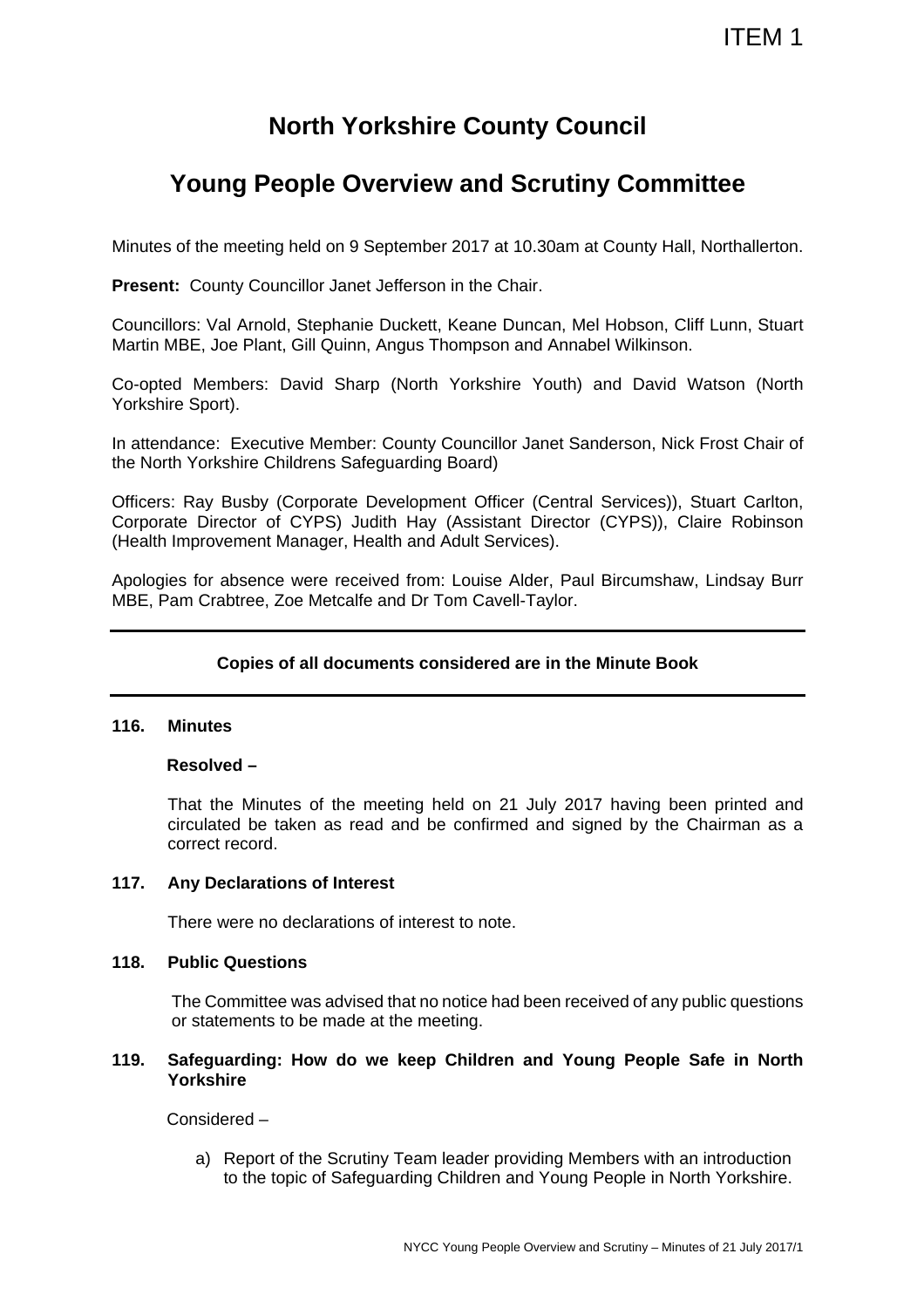- b) A presentation by Nick Frost, Independent Chair of the North Yorkshire Safeguarding Children Board.
- c) NYCC perspective Presentation, Report and Information Briefing by Judith Hay (Assistant Director CYPS)

Nick Frost, Chairman of the Children's Safeguarding Board, talked through the high level, high profile cases currently under consideration by the board. He explained how local safeguarding arrangements were working work effectively to protect children and young people, and how well local agencies are working together to identify and meet the needs of the most vulnerable children and young people.

The Board's Annual report had not been fully completed although it is to be signed off very soon. Nick offered to come back to present it.

Judith Hay, Assistant Director Children and Families, responded to specific enquiries around Child Protection measures with a thorough and data rich presentation, highlighting some key, strategic factors such as:

- We are a high performing authority.
- Unlike many others we engage no agency staff.
- Our sickness rate is low.
- Budget control is robust: nationally there is a 75% budget overspend, but not in North Yorkshire.
- Procedures are clear.
- Caseloads in three crucial areas: Looked After Children; Child Protection; and Children in need, are all at sensible levels. This is then bolstered by effective workload management and good human resources practices for training and supervision.

The development of a high quality and effective workforce is essential to good safeguarding. A recognised method of assessing this is to conduct staff surveys covering satisfaction levels and engagement. Locally, the results speak for themselves:

- 93% of respondents would recommend North Yorkshire as a good place to be a social worker.
- 94.3% of respondents strongly agreed or agreed that North Yorkshire is learning organisation and has a positive learning culture.

Members were presented with evidence that showed good quality assurance practices such as effective monitoring and checking of performance levels with live, relevant data, and timely, meaningful supervision audits.

Further (independent) evidence that North Yorkshire's position on child protection is sound can be seen by the positive findings arrived at, and the supportive comments made, by OFSTED in recent inspections.

After reviewing all this information, members reached the following main conclusions:

- Child protection assessments and plans are well thought through and delivered.
- Services show a thorough awareness of the potential risks that children face both at home and in the local community.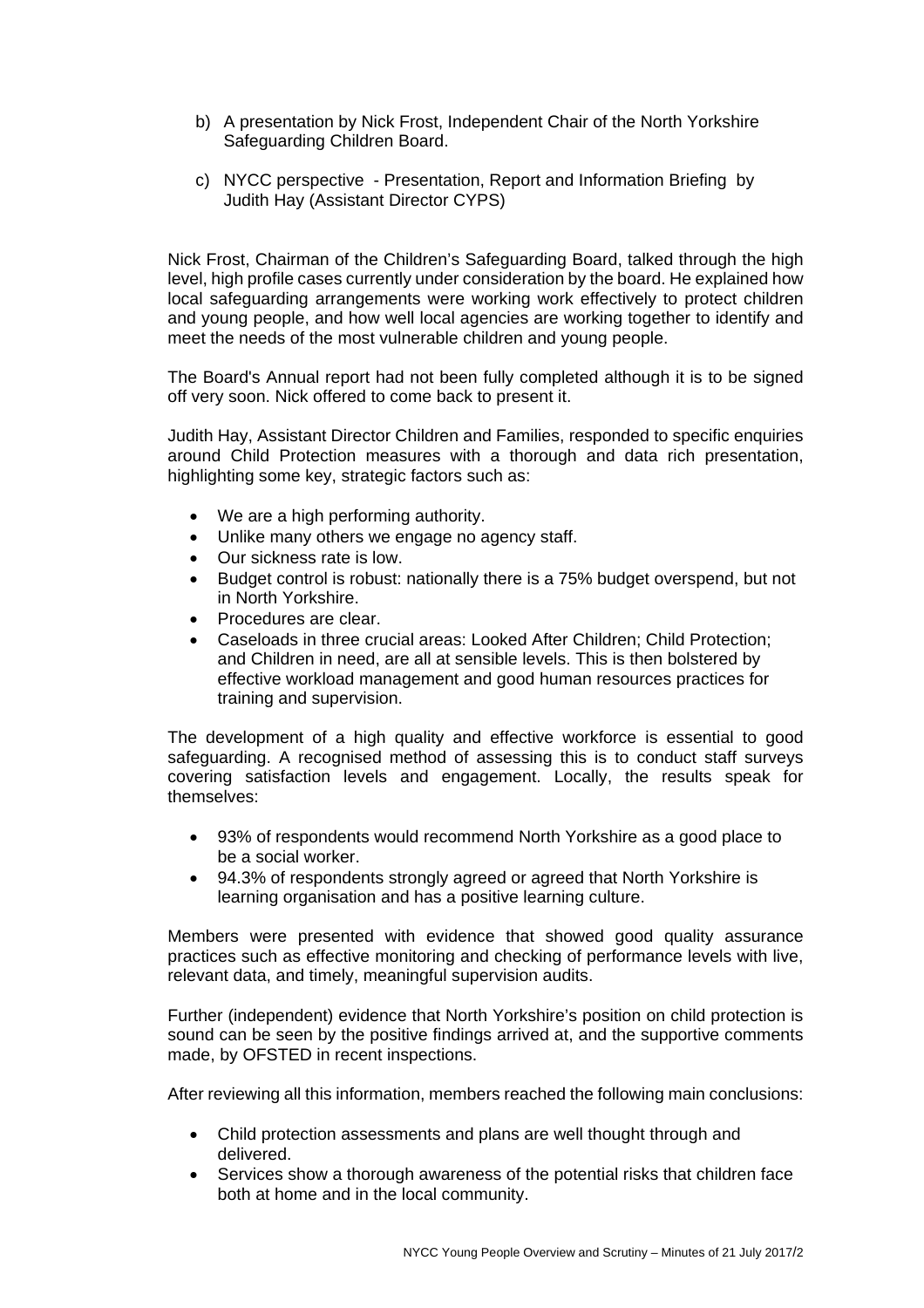- There is a manifest determination to achieve the best outcomes for children who experience abuse or neglect is securing strong performance levels.
- This is an organisation that reflects honestly on what it does; it identifies and learns from experience and from reviews such as Serious Case Reviews and other forms of monitoring; and it implements wisely.
- North Yorkshire's practices enable it to identify the most vulnerable children in the local area. Good use is put to data and information to help assess how and whether needs are being met.
- Services are geared towards ensuring local children and their families receive early help to reduce the need for child protection interventions.
- We support frontline social workers and other practitioners to make sure they have the skills, resources and support to offer effective early help.

# **Resolved –**

The Committee return to the topic of Safeguarding when the Board's Annual Report is published when the focus will be on the level of challenge in local safeguarding arrangements, how those in leadership roles for local safeguarding arrangements are held to account by the wider system, and how aware are different organisations and practitioners about their roles in the local safeguarding process.

## **120. Alcohol Strategy**

## Considered –

A presentation and report by Claire Robinson regarding the second annual report of the North Yorkshire Joint Alcohol Strategy 2014–2019.

The report described the three priority areas underpinning the alcohol strategy. It includes the main developments against these outcome areas, and the impact of increased investment in the alcohol strategy including new investment in Identification and Brief Advice (IBA) to assess changes in people's behaviours and contribute to reducing alcohol related harms.

In January 2015 North Yorkshire County Council (NYCC) published a joint alcohol strategy, the aim being to galvanise partners to collectively reduce the harms from alcohol. The key achievements included:

- Commissioning by the Public Health Team to deliver free Identification and Brief Intervention (IBA) training to target professional (but non-alcohol specialist) groups across North Yorkshire. To date over 900 people have been trained.
- The increased provision of IBA in GP settings and pharmacies.
- As a response to the change in licensing legislation Public Health has been working with colleagues to influence reviews of districts Statement of Licensing Policy and also developing local profiles which include health and police data to support the licensing process and provide alcohol related data for districts.
- The successful work by Trading Standards to combat the sales of alcohol to under age young people.

# **Resolved –**

NYCC Young People Overview and Scrutiny – Minutes of 21 July 2017/3 From what members saw of the published annual report and the presentations at the meeting, they agreed that experience appears to bear out the decision to identify three outcome areas: establish responsible and sensible drinking as the norm;